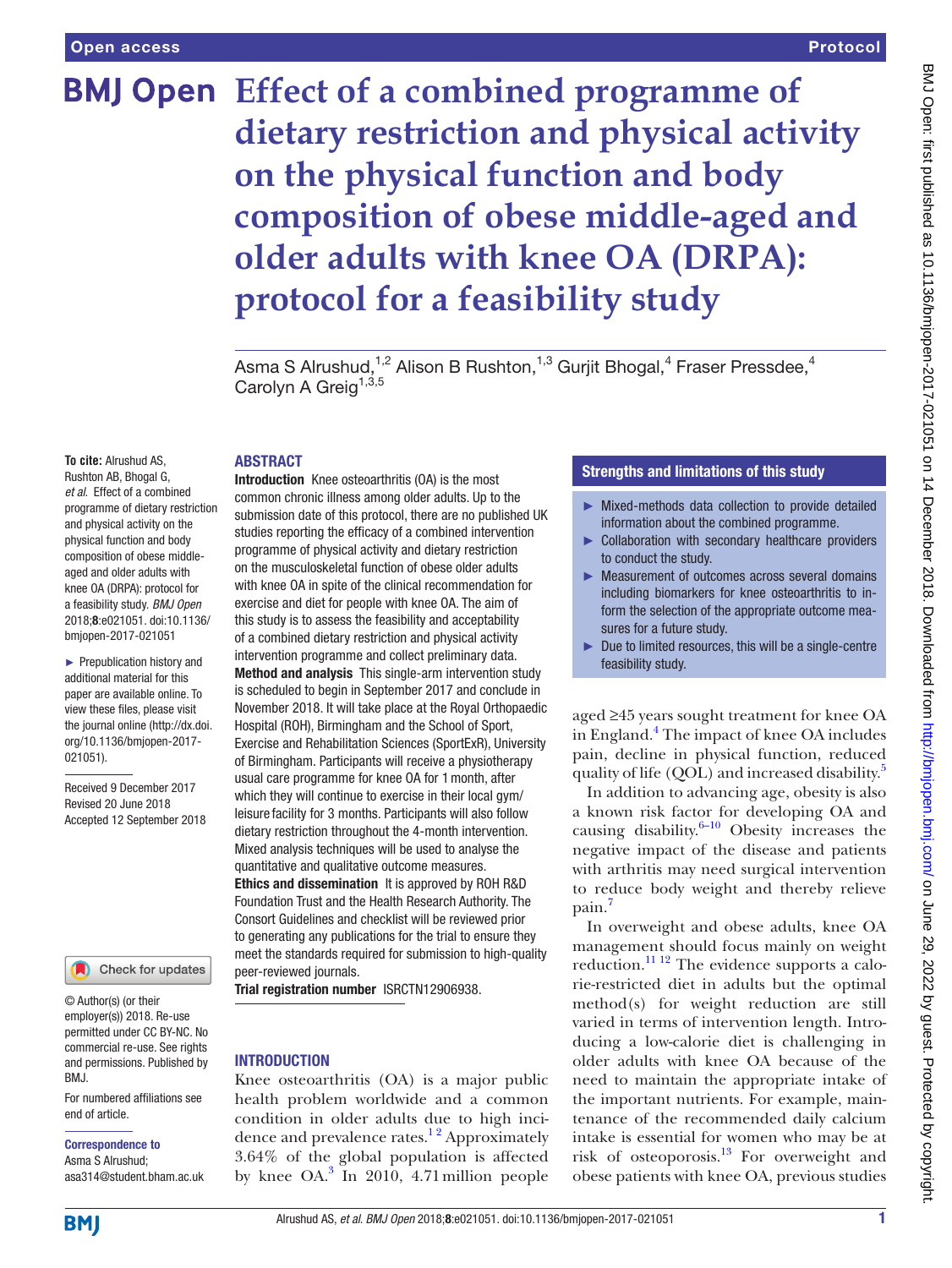have indicated that the ultimate goal of weight loss should be at least 10% of body weight, in order to provide significant pain reduction.<sup>1415</sup> Recently, a systematic review (SR) recommended that total body weight should be reduced by at least 5% over a period of 20weeks in this population to experience symptoms improvement.<sup>[15](#page-8-7)</sup>

The European League Against Rheumatism and the Osteoarthritis Research Society International (OARSI) guidelines recommend exercise as a core intervention for knee OA management.<sup>16 17</sup> Patients with mild to moderate knee OA have been shown to benefit from muscle strengthening and aerobic exercises with respect to decreasing pain and improving mobility.<sup>18</sup> In the UK, usual care is considered as the first line of knee OA treatment in clinical practice $19$  and its main foci are exer-cise and advice.<sup>[20 21](#page-8-11)</sup> Exercise intervention may include different types of exercise, for example, strengthening exercise (weight bearing and non-weight bearing), range of motion (ROM) and stretching exercise. Advice may concentrate on the importance of exercise and provide patients with information about pain relief strategies, for instance, analgesics and home heat therapy.<sup>20 21</sup> However, the most effective way of delivering exercise to optimise patient outcome is still unclear, particularly in older people with knee  $OA<sup>21</sup>$ . The published literature reports that both aerobic walking and quadriceps strengthening exercises have a positive effect on participants with knee OA and, overall, there is no superiority of one approach over the other.<sup>22</sup>

Combining weight loss and exercise regimens is recommended for older adult patients with knee OA.[23–26](#page-8-14) A recent SR investigated the effectiveness of combining physical activity and dietary restriction interventions on the musculoskeletal function of overweight and obese older adults with knee  $OA<sup>27</sup>$  Only one pilot study<sup>23</sup> and two trials, the Arthritis, Diet, and Activity Promotion Trial<sup>[24](#page-8-16)</sup> and the Intensive Diet and Exercise for Arthritis<sup>25</sup> were identified. The reviewers concluded that there was unclear quality of evidence for the benefit of combining interventions.[27](#page-8-15) To date of developing this protocol, there are no published UK studies reporting efficacy of a combined intervention programme for older adults. As a consequence, there is a need to develop a study incorporating a mixed methods approach to investigate the acceptability, feasibility as well as the efficacy of a combined intervention programme in older adults with knee OA.

The aim of this feasibility study is to assess the feasibility, acceptability and collect preliminary data to inform the design of a definitive trial incorporating a combined intervention programme.

### Methods and analysis

#### Research questions and objectives

This 4-month intervention study aims to answer the central question 'Will the combined intervention programme be feasible and acceptable for the participants and the Royal Orthopaedic Hospital (ROH) physiotherapy staff?'

- Additional research questions are formulated:
- 1. What is the potential for efficacy of the proposed combined intervention programme, as indicated by preliminary data evaluating improvement in outcome measures including: Western Ontario and McMaster Universities Osteoarthritis Index (WOMAC), body weight, waist circumference (WC), body mass index (BMI), musculoskeletal function including; knee ROM and muscle power, musculoskeletal function including; stair climb and timed up-and-go, pain, QOL and markers of joint remodelling?
- 2. Are there any associations between changes in body weight, knee pain, BMI and markers of joint remodelling?

Primary objective: Will the combined intervention programme be feasible and acceptable, for the targeted population and the ROH physiotherapy department staff? Secondary objectives:

- 1. Assess suitability of main trial measures.
- 2. Investigate associations between changes in body weight, knee pain, BMI and markers of joint remodelling.

It is hypothesised that the combined programme will be feasible and acceptable either for the targeted population or the ROH physiotherapy department or both. All outcome measures will be assessed for suitability. After 4months of intervention, it is hypothesised that losing weight will be associated with improvement of knee pain and markers of joint remodelling.

### Study design

This is a single-centre feasibility study, consisting of one arm (combined programme of dietary restriction and physical activity) with an embedded qualitative component (focus group for participants and questionnaire for physiotherapy staff).

#### Study setting

The combined programme intervention and the physiotherapy staff questionnaire will take place within the ROH, Birmingham. Participant assessments and focus group sessions will be conducted at the University of Birmingham (UoB), UK.

### **Participants**

We will recruit 30 older adults (men and women aged ≥45–90 years) with BMI ≥30 kg/m<sup>2</sup>. They will have a diagnosis of knee OA (with or without radiographic evidence) and will not be participating in regular exercise more than twice a week. They will be able to understand verbal and written English and be willing to participate and give informed consent for the study. They will be excluded if they have any significant comorbid diseases that would pose a safety threat or impair ability to participate such as coronary artery disease, severe hypertension, peripheral vascular disease, stroke, congestive heart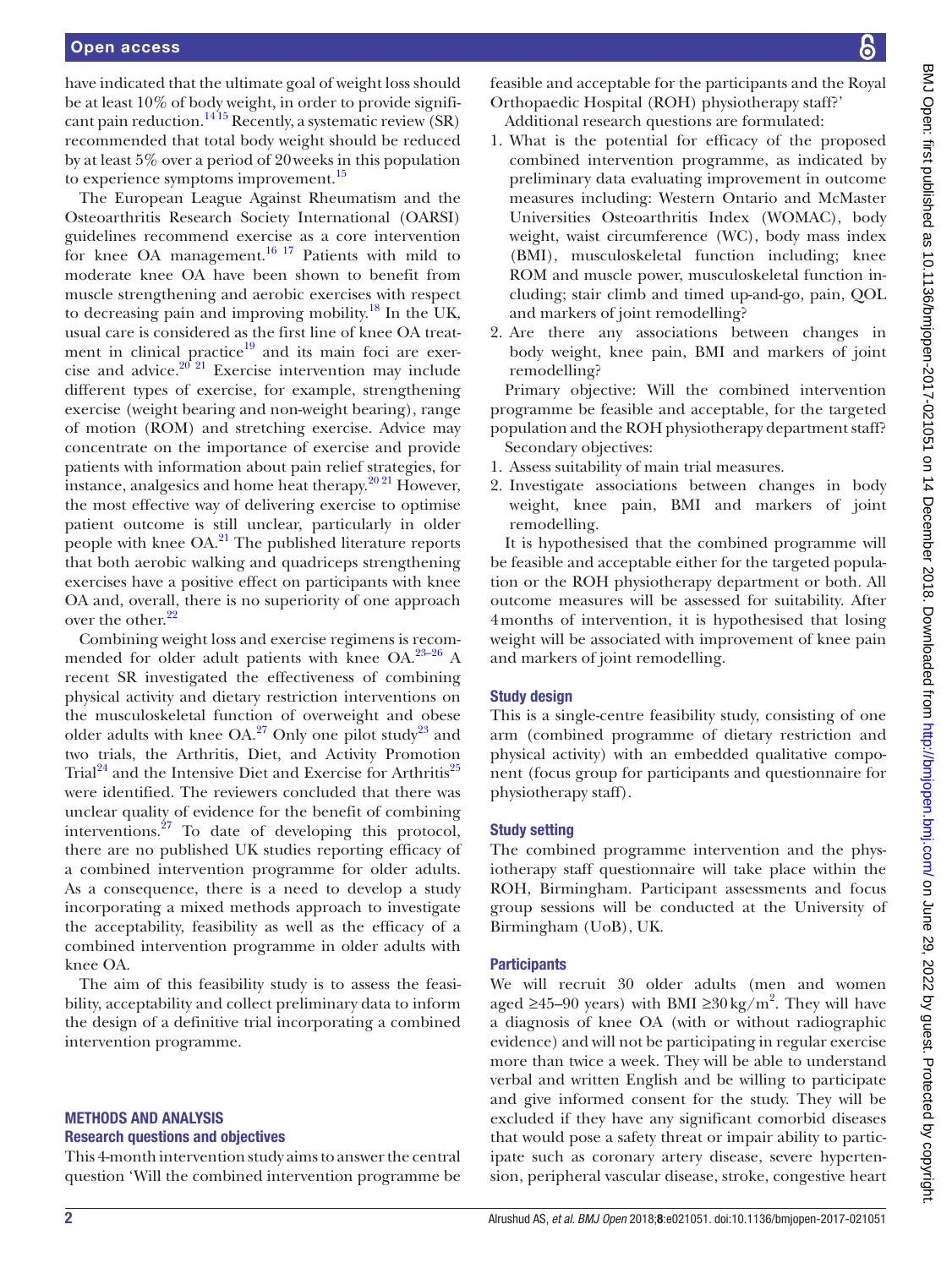failure, chronic obstructive pulmonary disease, insulin-dependent diabetes, psychiatric disease, renal disease, liver disease, active cancer other than skin cancer, advanced osteoporosis and anaemia or have had previous acute knee injury (moderate–severe). Additional exclusion criteria are resting systolic blood pressure greater than 200mm Hg and resting diastolic blood pressure greater than 100mm Hg, neuromuscular impairments that preclude participating in physical activity, visual, hearing or moderate/severecognitive impairments as well as unwillingness to modify diet or physical activity patterns or inability to comply with the intervention because of inability to access a gym/localleisure facility, food allergies or reactions to the calorie-restricted diet.

### Intervention

The intervention will consist of a single education session, physical activity and dietary restriction components.[28–31](#page-8-18)

### Educational session

The first physical activity class will be preceded by an educational session lasting for 60min introduced by a qualified physiotherapist. Information about causes and management of knee OA, importance of exercise and diet and safety considerations will be given as part of physiotherapy usual care for patients with knee OA. Additional information about dietary restriction will be introduced by a clinical dietician in the last 10–15min of the session. Information in this session is based on the principles of self-management theory, $32-34$  self-efficacy theory<sup>35</sup> and the framework of behaviour change<sup>36</sup> and addresses changing lifestyle and coping with pain, stiffness and limited activities of daily living. Participants will have the opportunity to ask any further questions.

### Physical activity

Participants will receive a physiotherapy usual care programme for knee OA (moderate intensity stretching and strengthening exercise) in the physiotherapy gym under the supervision of a physiotherapy technician for 1month (60min per week); it is based on social cognitive theory and group dynamics. $\frac{37}{7}$  $\frac{37}{7}$  $\frac{37}{7}$  Participants will begin with a warm-up exercise for 5min around the gym including quadriceps, hamstring and gastrocnemius stretches. The group will split into two small groups working across several work stations on ROM, strength, cardio, gait stations for a further 40 min, for example, cycle ergometer, treadmill, leg press, theraband, inner range quads with band gait work using light hand weights. Sit to stand with medicine ball, marching on a trampette, lunges and extension stretches on step, step overs, tandem walking (eyes open–eyes closed), straight leg raising with weights, hamstring curls with weights, bridging, posterior gluteus medius with band, slight hip abduction and through range quads over the edge of a plinth. Group balance work will be carried out towards the end of the session. Cool down will be completed with stretches. All stations will run for approximately 2min with additional weights

and resistance to be added for progression. All participants will receive a home exercise programme as part of their usual care. Home exercise is based on the National Institute of Health and Care Excellence Guidelines for knee OA.<sup>38</sup> The classes are group based as opposed to individualised. The participants will split into two small groups working across several work stations and will spend approximately 2min at each station. Each participant will exercise according to his/her ability and progression will be tailored accordingly. Personalisation is based around the individual participants hobbies/interests and Activities of Daily Livings (ADLs) with advice being offered accordingly. Participants will monitor their own symptom levels and modify intensity accordingly and work within their own defined tolerance levels. After 1month, participants will continue to exercise in their local gyms/ leisure facilities for a further 3 months. The study team will assist participants with application for a free (or discounted through funding by the study) gym pass via the Birmingham Be Active scheme. Participants will be provided with a programme of recommended exercises to continue in this setting. The participants will be contacted weekly by telephone to encourage adherence. The first 4weeks will be the adoption stage where the participants will be educated and supported to change their behaviours and the remaining 12 weeks of the study will be for maintenance.<sup>35</sup>

### Dietary restriction

Participants will complete a 3-day food diary and then follow dietary restriction throughout the 4months of the intervention, aiming for a decrease of 300–500 kcal/ day or 500–1000 kcal/day as appropriate to initial BMI. The diet will be planned and modified (if required) by a clinical dietician. Participants will monitor themselves by completing a daily log.

### Outcome measures

### Qualitative component (feasibility objective)

Feasibility of the combined intervention programme will be measured using a post intervention focus group for participants and a questionnaire for the involved physiotherapy staff. The feasibility outcomes will be based on the categories reported in Bowden *et al*, [39](#page-8-24) and listed in [table](#page-3-0) 1.

### *Focus group*

Three focus groups will be conducted at the end of the intervention to explore the participants' knowledge, experience and views about the combined intervention programme. [39–43](#page-8-24) The focus group will be audiotaped then analysed. A focus group will be conducted for each group (n=10) at the UoB. The chief investigator (CI) (ASA) will lead the discussion by outlining the purpose of the session and discussing consent and confidentiality. Participants' engagement will be encouraged by asking introductory questions about their previous treatment options for knee OA. An example of the participants' focus group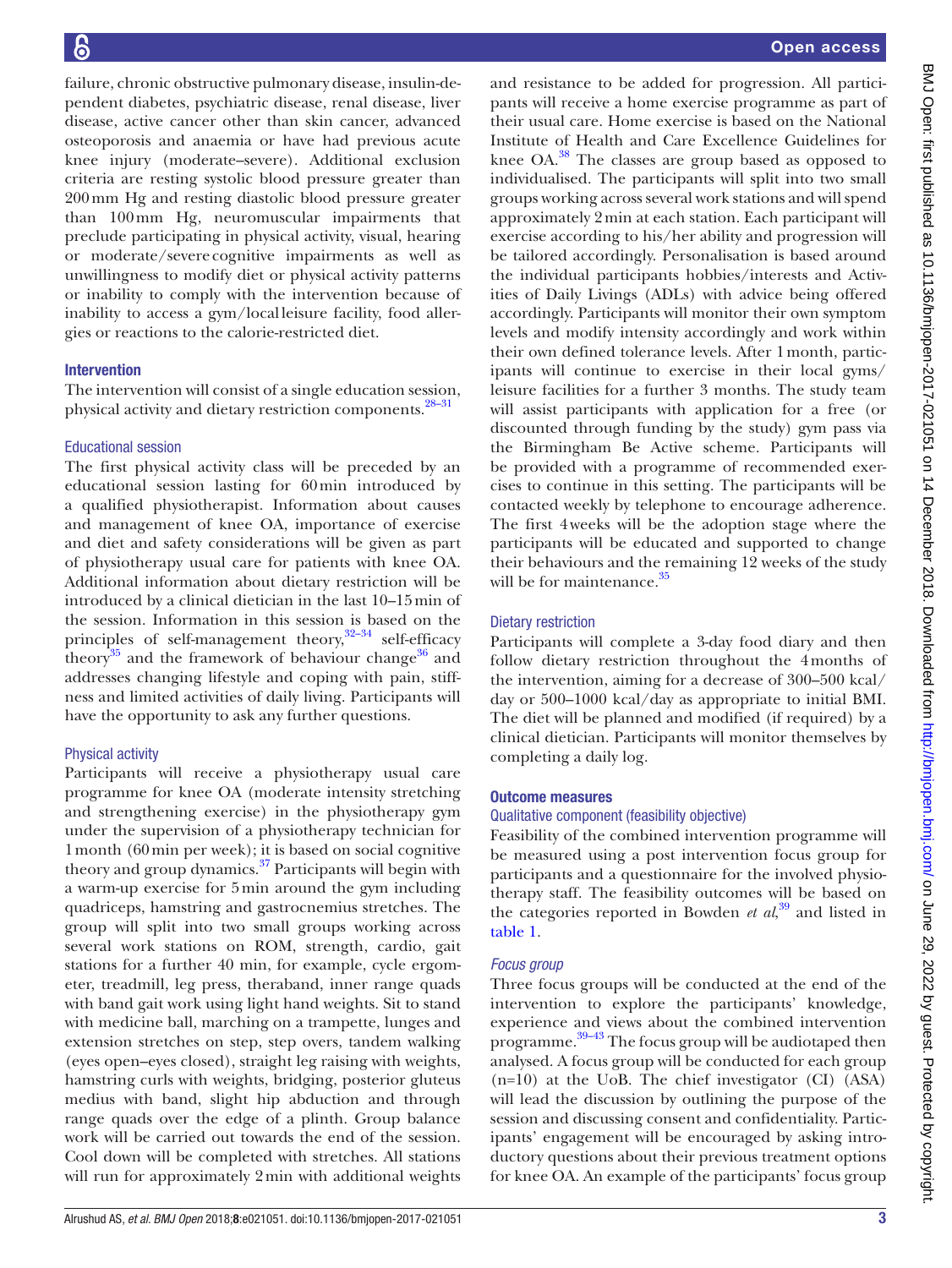<span id="page-3-0"></span>

| <b>Table 1</b> Feasibility measurement categories |                                                                                                                                                                                           |                                                                                                                                                                                                                                                                                   |  |  |  |
|---------------------------------------------------|-------------------------------------------------------------------------------------------------------------------------------------------------------------------------------------------|-----------------------------------------------------------------------------------------------------------------------------------------------------------------------------------------------------------------------------------------------------------------------------------|--|--|--|
| <b>Categories</b>                                 | For participants                                                                                                                                                                          | For physiotherapy staff                                                                                                                                                                                                                                                           |  |  |  |
| 1. Efficacy                                       | Do they report benefit?                                                                                                                                                                   | Do they notice improvement?                                                                                                                                                                                                                                                       |  |  |  |
| 2. Adherence                                      | Using sheet for recording their gym sessions                                                                                                                                              | Record participant attendance                                                                                                                                                                                                                                                     |  |  |  |
| 3. Adaption                                       | Does the intervention need adaption, for example,<br>time or procedure?                                                                                                                   | Does the intervention require adaptation?                                                                                                                                                                                                                                         |  |  |  |
| 4. Acceptability                                  | Satisfaction with programme and outcomes<br>▶ Perceived appropriateness<br>Expressed interest                                                                                             | Satisfaction with participants' outcomes<br>Intent to use again<br>$\blacktriangleright$ Fit within hospital culture<br>Perceived positive or negative effects on their<br>time, gym availability                                                                                 |  |  |  |
| 5. Implementation<br>and practicality             | Degree of execution, success or failure of<br>execution<br>▶ Positive/negative effects on target participants<br>Ability of participants to carry out intervention<br>activities and cost | Amount, type of resources needed to implement<br>Factors affecting implementation ease or<br>difficulty, efficiency, speed or quality of<br>implementation                                                                                                                        |  |  |  |
| 6. Integration and<br>expansion                   | Do they recommend expanding the intervention to<br>other hospitals?                                                                                                                       | $\triangleright$ Does it fit with the hospital goals and<br>physiotherapy department goals?<br>In Is cost suitable to organisation wishing to<br>include it?<br>► Could it be applied in the future and how?<br>Any positive or negative effects on the ROH or<br>the department? |  |  |  |
| ROH, Royal Orthopaedic Hospital.                  |                                                                                                                                                                                           |                                                                                                                                                                                                                                                                                   |  |  |  |

discussion guide is presented in online [supplementary 1.](https://dx.doi.org/10.1136/bmjopen-2017-021051) This topic guide will inform exploration of the participants' experiences of the combined intervention. An experienced researcher (ABR, coinvestigator) will be responsible for audiotaping and observing the session, taking notes and overseeing data analyses.

### *Questionnaire*

A mixed questionnaire consisting of open and closed questions has been designed to assess the feasibility of the combined intervention programme.<sup>39 42</sup> The questionnaire consists of 15 items and its design is based on the categories of feasibility [\(table](#page-3-0) 1).

## Quantitative measures (efficacy objective)

Preliminary data informing potential for efficacy of the combined intervention programme will be collected using:

- 1. Physical function (WOMAC) scale.
- 2. Body weight, WC and BMI.
- 3. Body composition (body impedance analysis).
- 4. Musculoskeletal function (knee ROM, lower limb muscle power).
- 5. Physical performance (stair climb, timed up-and-go).
- 6. Pain intensity (WOMAC pain subscale).
- 7. QOL (Short Form-36).
- 8. Blood markers of joint remodelling, including: Adipokines (serum adiponectin and leptin) and for bone turnover; Bone formation (Procollagen I C-Terminal Propeptide (PICP)); Bone (type I collagen) degradation (cross linked C-telopeptide of Type 1 collagen (CTX-1)); Cartilage formation: type IIA

collagen N-propeptide (PIIANP), Cartilage (type II collagen) degradation: fragments of cartilage oligomeric matrix protein (COMP).<sup>44</sup>

These outcome measures were selected based on a previously published  $SR^{27}$  $SR^{27}$  $SR^{27}$  and OARSI recommendation of performance-based tests to assess physical function of people with knee  $OA<sup>45</sup>$  $OA<sup>45</sup>$  $OA<sup>45</sup>$  with consideration of the study aims and practical considerations. Physical function WOMAC scale is the planned primary outcome for the definitive study.<sup>[46](#page-8-27)</sup>

## Sample size

A formal sample size calculation is not appropriate as one of the study outcomes is to collect data which will inform estimates of SDs for use in a sample size calculation for a future definitive trial. The sample size of 30 participants is based on previous reviews of the literature.<sup>47</sup><sup>48</sup> To ensure a suitably reliable estimate of SDs (to power a future study), sample sizes between 24 and 50 have been recommended.[49 50](#page-8-29) This sample size is also recommended by The National Institute for Health Research.<sup>[51](#page-8-30)</sup>

### Procedure

Participants will be recruited via the ROH outpatient clinic and the physiotherapy department. Potential participants will be identified by a ROH clinician or senior physiotherapists according to the eligibility criteria. Eligible participants will be provided with a copy of the participant information sheet and a response slip, which will include a telephone number and email address to contact the study team directly and a stamped addressed envelope for those who prefer to respond by post. In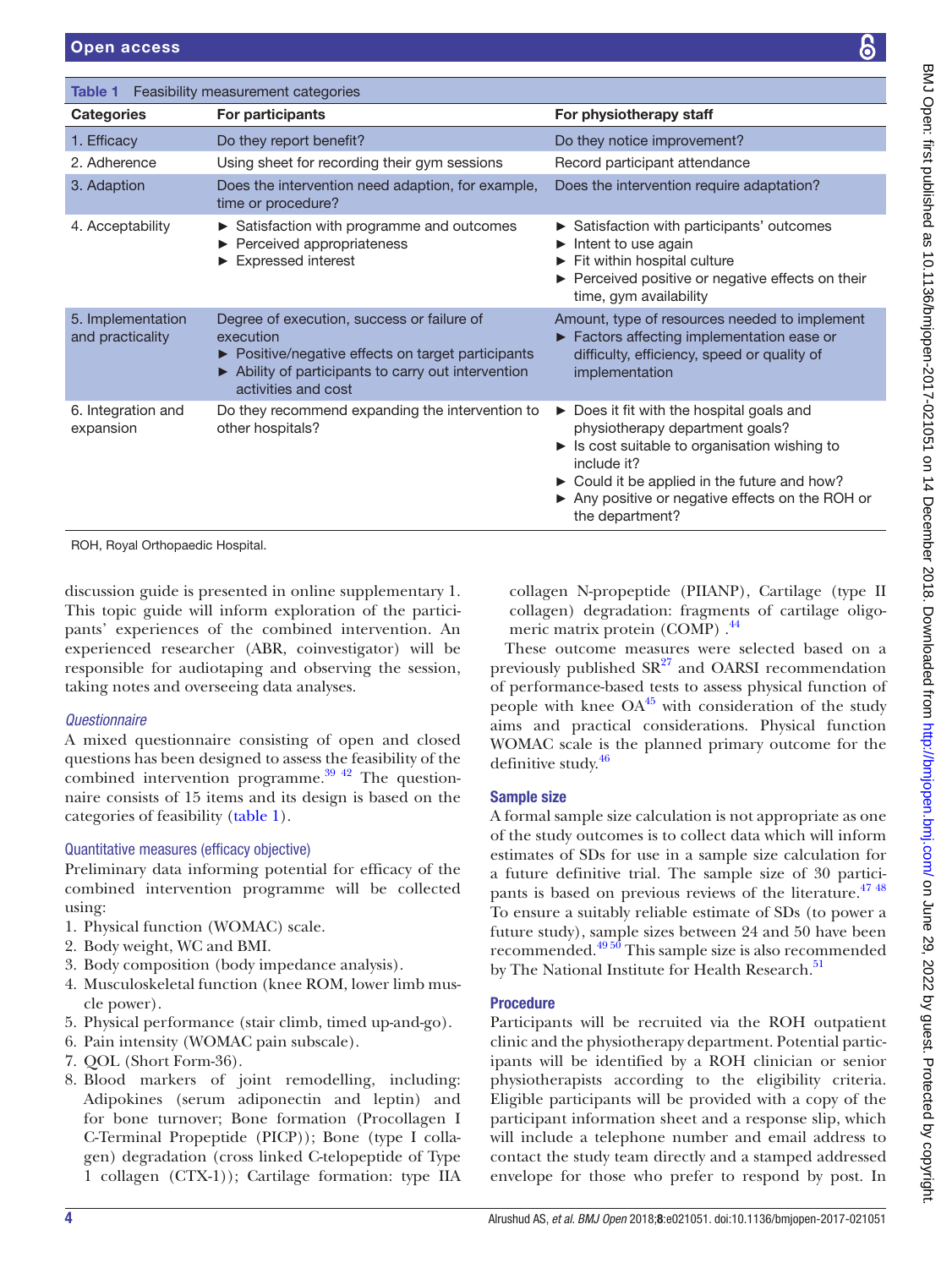the case of participants who have given blood recently (within the last 3 months), their general practitioners will be conducted by the study team to provide the results. Participants will be invited to attend the School of Sport, Exercise and Rehabilitation Sciences (SportExR), UoB, where the study procedures will be explained in further detail. Participants will be given the opportunity to ask questions and informed consent will be obtained. An approved copy of the participants informed consent form is presented in online [supplementary 2](https://dx.doi.org/10.1136/bmjopen-2017-021051). Baseline data will be collected by the study team. Blinded outcome assessment will not be applicable in this study but will be applied in the definitive trial. Participants will be asked to complete a 3-day food diary (weekday and weekend) and

to return it by post to a member of the study team (using the stamped addressed envelope provided to them), and a date will be scheduled to begin the exercise classes at ROH. The first class will be preceded by an educational session about knee OA, during which participants will be given the opportunity to ask any further questions. See [figure](#page-4-0) 1 for the DRPA trial flow diagram. $52$ 

### Patient and public involvement

The design of this study has been informed by data gained from several focus groups of older people ≥55 years with knee OA at the Control of Movement and Active Ageing Open Day on 22 June 2016 in the SportExR, UoB.



<span id="page-4-0"></span>Figure 1 Flowchart of Dietary Restriction and Physical Activity (DRPA) trial flow diagram. BMI, body mass index; CI, chief investigator; PT, physiotherapy; ROM, range of motion; ROH, Royal Orthopaedic Hospital; SportExR, School of Sport, Exercise and Rehabilitation Sciences; WOMAC, Western Ontario and McMaster Universities Osteoarthritis Index.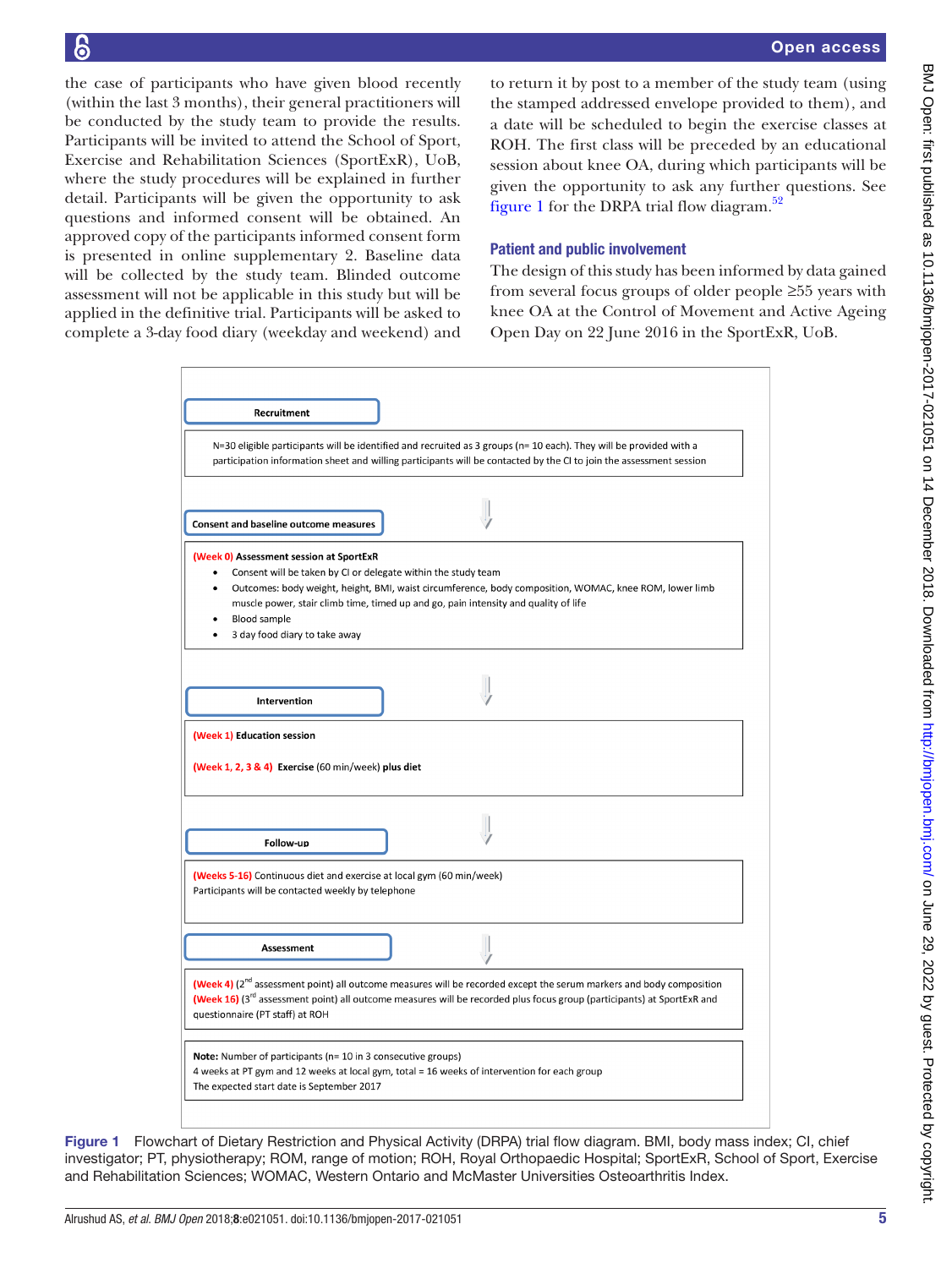<span id="page-5-0"></span>

| <b>Table 2</b> Summary of statistical tests                                                     |             |                                          |                         |
|-------------------------------------------------------------------------------------------------|-------------|------------------------------------------|-------------------------|
| <b>Variable</b>                                                                                 |             | Form of analysis How it will be reported | Test                    |
| Age (year)                                                                                      | Continuous  | M(SD)                                    | Means and SD            |
| Gender                                                                                          | Categorical | Frequency and percentage                 | Frequency               |
| Height (m)                                                                                      | Continuous  | M(SD)                                    | Means and SD            |
| Weight (kg)                                                                                     | Continuous  | M(SD)                                    | Repeated measures ANOVA |
| BMI (kg/m <sup>2</sup> )                                                                        | Continuous  | M (SD)                                   | Repeated measures ANOVA |
| WC(m)                                                                                           | Continuous  | M(SD)                                    | Repeated measures ANOVA |
| <b>WOMAC</b>                                                                                    | Continuous  | M(SD)                                    | Repeated measures ANOVA |
| Knee ROM (degree)                                                                               | Continuous  | M (SD)                                   | Repeated measures ANOVA |
| Lower limb muscle power                                                                         | Continuous  | M(SD)                                    | Repeated measures ANOVA |
| Physical function (stair climb and timed up-and- Continuous<br>go)                              |             | M (SD)                                   | Repeated measures ANOVA |
| Pain intensity (WOMAC)                                                                          | Continuous  | M(SD)                                    | Repeated measures ANOVA |
| Quality of life (SF-36)                                                                         | Continuous  | M(SD)                                    | Repeated measures ANOVA |
| Body composition                                                                                | Continuous  | M(SD)                                    | Paired t-tests          |
| Markers of joint remodelling                                                                    | Continuous  | M(SD)                                    | Paired t-tests          |
| Associations between changes in body weight,<br>knee pain, BMI and markers of joint remodelling | Continuous  | r                                        | Pearson's correlation   |

ANOVA, analysis of variance; BMI, body mass index; WC, waist circumference; WOMAC, Western Ontario and McMaster Universities Osteoarthritis Index; ROM, range of motion; SF-36, short form-36.

### Dissemination

Findings will be presented to members of the public through events held for the purpose of communicating research into ageing, such as the AgeWell event organised for members of the Birmingham 1000 Elders database.

### Data analysis plan

### Qualitative analysis techniques will be used to address the feasibility objective

The guidelines provided by Kitzinger $40$  will be followed to conduct the analysis of data obtained from the focus groups. The phenomenology theoretical orientation $53-55$ will use the Krueger<sup>56</sup> and Ritchie and Spencer<sup>57</sup> framework analyses. Open questions from the questionnaire will be analysed similarly.

### Quantitative analysis will be used to address the efficacy objective

All data will be entered into a database and analysed using SPSS statistics for Windows, V.21.0. Armonk, New York, USA: IBM Corp. Baseline characteristics will be descriptively summarised using frequencies, means and SD or median and IQRs, depending on the frequency distribution of the data. Baseline characteristics will be compared with postintervention data using SPSS, paired t-tests or repeated measures analysis of variance for interval or normal variables. All statistical tests will be conducted two-sided with an alpha level of 0.05. In addition, closed questions from the questionnaire will be analysed using frequencies and percentages. Details of the selected statistical tests are presented in [table](#page-5-0) 2.

Success criteria will be used to determine the feasibility of the combined intervention programme based on the

qualitative and quantitative outcomes. $58-60$  The success criteria are presented in [table](#page-6-0) 3.

### Data collection, management and monitoring

Personal data recorded on all documents will be regarded as strictly confidential and will be handled and stored in accordance with the Data Protection Act 2018.

Personal addresses, email addresses and telephone numbers will be used to contact participants. Details will previously have been provided by individuals for this purpose, and all details will be kept securely. There will be no electronic storage of personal information, emails will be printed and then deleted. All paper data will be stored securely in a locked drawer. Personal data will be kept for 12 months after the end of the study to allow patient contact for dissemination of results.

Participants will always be identified using only their unique trial identification number on the case report form and correspondence between the participating sites. The investigator will maintain documents in strict confidence. In the case of specific issues and/or queries from the regulatory authorities, it will be necessary to have access to the complete trial records, provided that participant confidentiality is protected.

### Procedure(s) to account for missing or spurious data

Individual data sets will be checked by the CI at regular intervals and any discrepancies highlighted and listed. All missing and ambiguous data will be queried. These will be viewed and discussed by the supervisory team.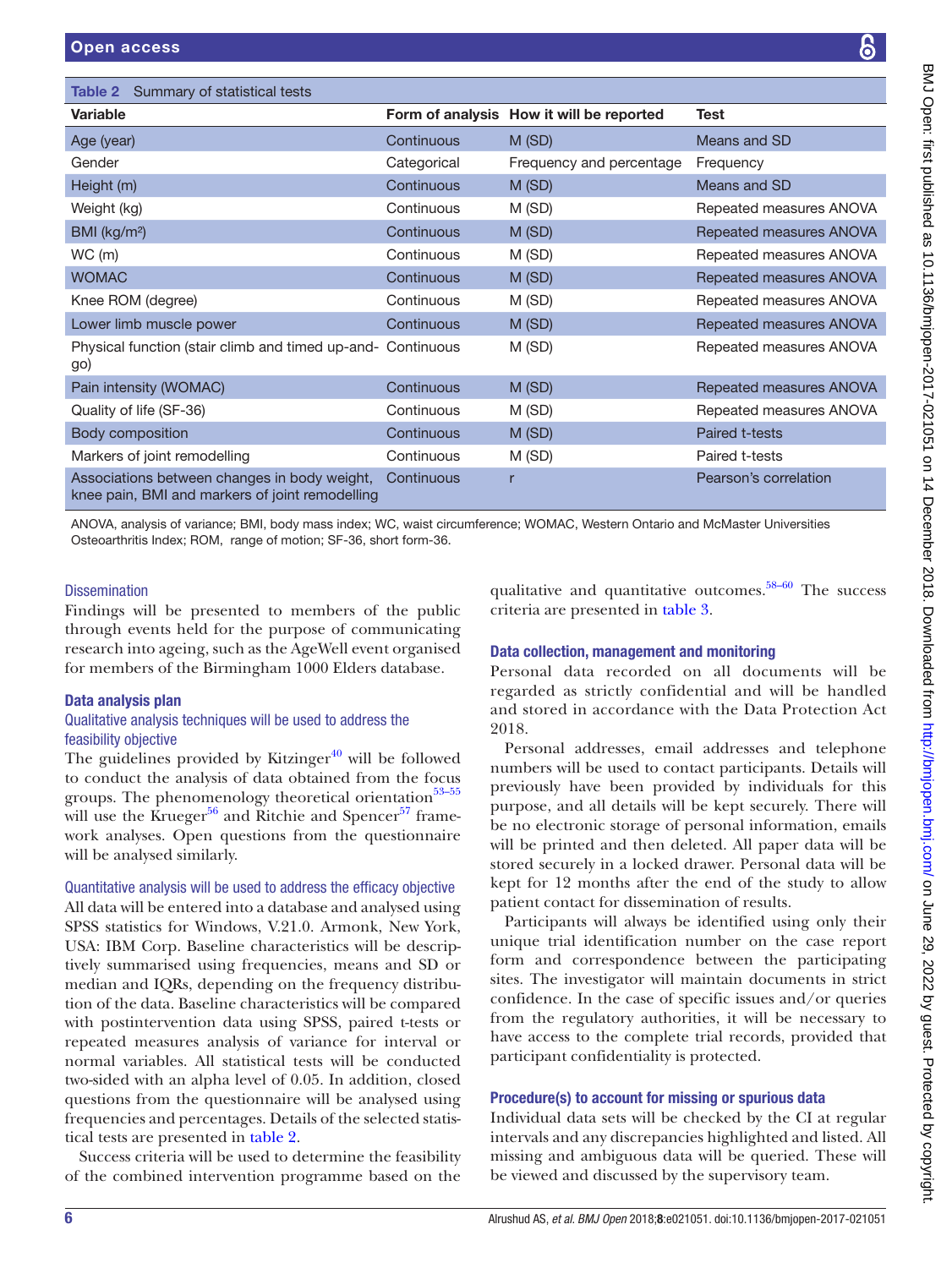<span id="page-6-0"></span>Table 3 Success criteria of the combined intervention programme according to the feasibility categories, using the participants and physiotherapy department staff outcomes

| participatits and privsionicially department stan outcomes |                                                                                                                                                                         |                                                                                                                                                                              |                                                                                                                                                                                                                                                                                  |  |  |  |  |
|------------------------------------------------------------|-------------------------------------------------------------------------------------------------------------------------------------------------------------------------|------------------------------------------------------------------------------------------------------------------------------------------------------------------------------|----------------------------------------------------------------------------------------------------------------------------------------------------------------------------------------------------------------------------------------------------------------------------------|--|--|--|--|
| <b>Feasibility categories</b>                              | <b>Participants quantitative</b><br>outcomes                                                                                                                            | <b>Participants qualitative</b><br>outcomes                                                                                                                                  | Physiotherapy questionnaire                                                                                                                                                                                                                                                      |  |  |  |  |
|                                                            | The combined intervention<br>programme will be<br>considered feasible if:                                                                                               | The combined<br>intervention programme<br>will be considered<br>feasible if:                                                                                                 | The combined intervention programme will<br>be considered feasible if there is consensus<br>across the PT department staff to support<br>the following points:                                                                                                                   |  |  |  |  |
| 1. Efficacy                                                | Significant changes p<0.05<br>on the planned<br>primary outcome for the<br>definitive study<br>(WOMAC scale) from<br>baseline to 4 months<br>intervention <sup>30</sup> |                                                                                                                                                                              | When they notice any improvement in the<br>participants outcomes and think that the<br>combined intervention programme is better<br>than usual care                                                                                                                              |  |  |  |  |
| 2. Adherence                                               | >80% in exercise<br>compliance<br>>80% in dietary<br>compliance <sup>29</sup> 30                                                                                        |                                                                                                                                                                              | Adherence to the classes is similar<br>compared with usual care                                                                                                                                                                                                                  |  |  |  |  |
| 3. Adaption                                                |                                                                                                                                                                         | None or just minor<br>changes suggested                                                                                                                                      | The combined programme does not require<br>adaption                                                                                                                                                                                                                              |  |  |  |  |
| 4. Acceptability                                           |                                                                                                                                                                         | Participants report<br>(during focus group<br>discussion) that they<br>are satisfied and the<br>intervention programme<br>is fitted with their<br>activities of daily living | They are satisfied with participants<br>outcomes<br>They would support the use of the combined<br>programme<br>The combined intervention programme fits<br>within the hospital culture<br>Delivering the combined intervention<br>programme has not increased their work<br>load |  |  |  |  |
| 5. Implementation and<br>practicality                      | <10% missing data in each<br>completed questionnaire<br>(WOMAC and SF-36) $28-31$                                                                                       |                                                                                                                                                                              | They would not need any additional<br>resources to implement the programme<br>There are no factors that may affect the<br>implementation, efficiency, speed or quality<br>of delivery                                                                                            |  |  |  |  |
| 6. Integration and<br>expansion                            |                                                                                                                                                                         | Participants recommend<br>the combined<br>intervention programme<br>to other patients                                                                                        | The programme could be applied in future<br>The expansion of the programme would<br>have a positive effect on the PT department<br>and/or ROH<br>The cost of the programme will feasible for<br>ROH and/or other hospital trusts                                                 |  |  |  |  |

PT, Physiotherapy; WOMAC, Western Ontario and McMaster Universities Osteoarthritis Index; SF-36, Short Form-36; ROH, Royal Orthopaedic Hospital.

### Storage and analysis of samples

Two blood samples (10mL each) will be taken from each participant, one at baseline and one after completing 16 weeks of intervention to analyse the biomarkers of joint remodelling. If the participant has not given blood in the last 3 months, an extra sample will be taken during the first visit (20mL) for safety testing. Blood samples for storage will be collected, coded and stored in SportExR for 6–12 months. They will be analysed in the Institute of Inflammation and Ageing, UoB under the supervision of a member of the study team. Collection, analysis, storage and destruction of blood samples will be according to local policy and standard operating procedures aligned to the UoB Quality Management System. Any safety bloods

(for those participants who may not have had a blood test within the past 3 months) will be taken from SportExR directly to the laboratories of Queen Elizabeth Hospital, Birmingham.

### Monitoring and auditing

This study team will allow monitoring of the study, including access to source documents as requested. The UoB Clinical Research Compliance Team will review at intervals agreed with CI.

#### Ethics and dissemination

This study was approved.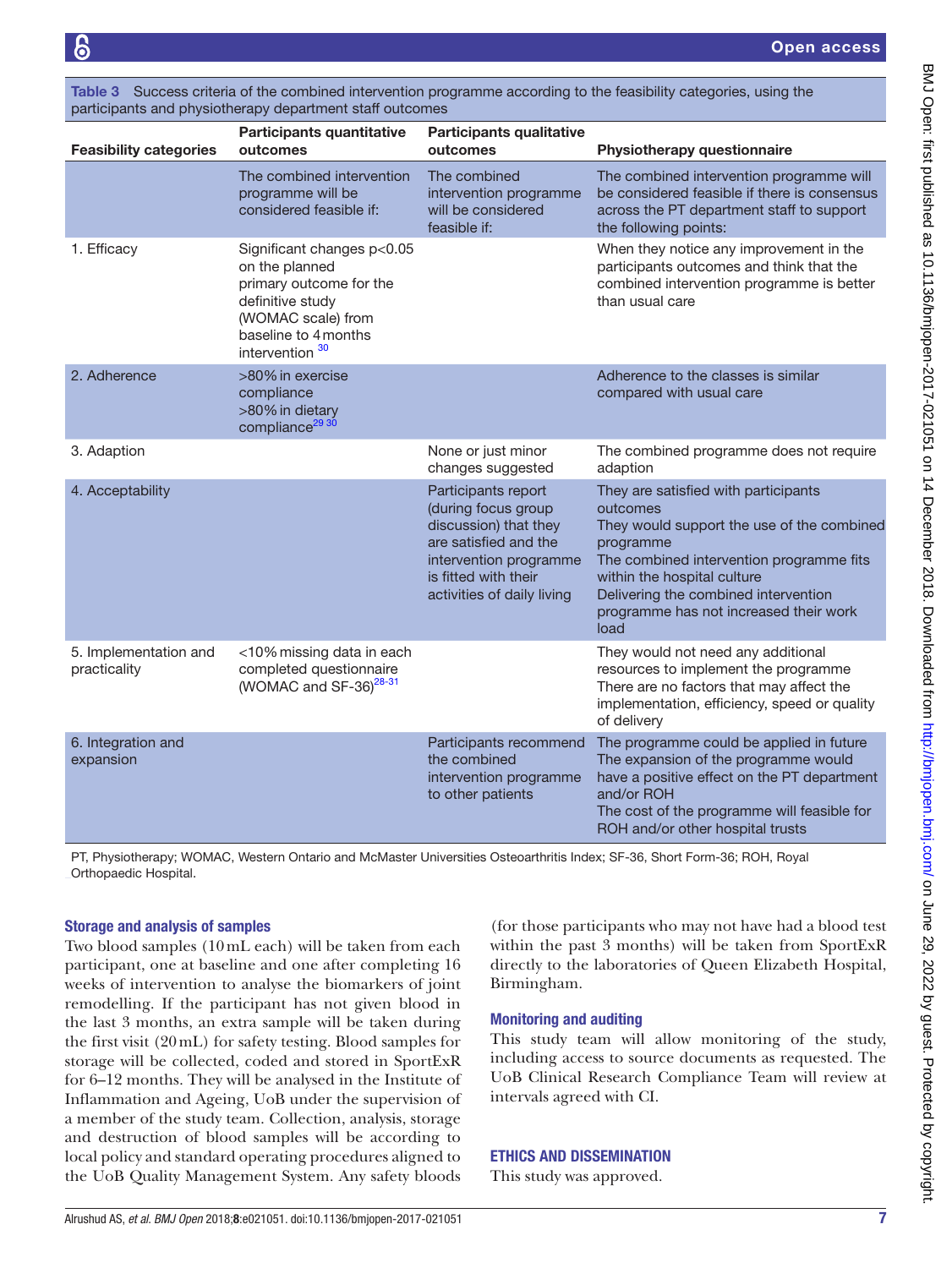### Open access

All changes are documented in the trial site file and communicated with the Research Ethics Committee (REC), lead site, sponsor and funder. As stated in the procedure section, eligible participants will be provided with a participant information sheet and their informed consent form will be given at SportExR. Also, the participation information sheet will be given to the physiotherapy staff and their consent will be taken before completing the questionnaire.

The Consort Guidelines and checklist will be reviewed prior to generating any publications for the trial to ensure they meet the standards required for submission to high-quality peer-reviewed journals. The CI owns the data arising from the trial and will analyse, tabulate and prepare a final study report with guidance from the supervisory team. The full study report can be accessed 6 months after completing the trial.

### **DISCUSSION**

The feasibility of the combined intervention programme will be assessed based on several areas of focus.<sup>[28](#page-8-18)</sup> It will be considered feasible if the success criteria in [table](#page-6-0) 3 are met.[30 59 60](#page-8-34) If the participants suggest major adaption to the study design, for example, cancelling the education session, the programme will be considered as unfeasible.

This feasibility study will answer the central question of whether a combined intervention programme is feasible and acceptable. It is hypothesised that a combined intervention programme of dietary restriction plus usual care for obese older adults with knee OA is feasible and acceptable to the ROH physiotherapists. Participants will experience benefits and the therapists will support the usual care programme plus weight loss in this specific sample. All outcome measures including WOMAC, body weight, WC, BMI, musculoskeletal function (knee ROM and muscle power), musculoskeletal function (stair climb and timed up-and-go), pain, QOL and markers of joint remodelling will show evidence of improvement due to reduction in the participants' body weight, inflammation and pain that which lead to overall improvement in function. It is hypothesised that there will be associations between changes in body weight, knee pain, BMI and markers of joint remodelling.

Participants may find that following designed plans of diet more useful than following general advice. This study has based on several factors to improve compliance with the exercise in the remaining 12 weeks of the intervention such as knowledge, providing facility to local gym and weekly phone call.<sup>61</sup>  $\overrightarrow{62}$  The laboratory test will provide exploratory data for new biomarkers in knee OA. However, the results of this study will add clinical evidence to knee OA management in older adults with obesity and it may inform the provision of usual care of knee OA.

The qualitative component of the study will allow the participants to express their views and impressions about the combined intervention programme and this will inform about the optimal body weight reduction methods and the best way of delivering exercise to achieve better outcomes. Also, the views of physiotherapy staff will be invaluable to confirm whether a combined intervention programme of dietary restriction and usual physiotherapy care is feasible in a hospital setting and could be incorporated into usual care.

### Amendment

If the sponsor wishes to make a substantial amendment to the REC application or the supporting documents, the sponsor will submit a valid notice of amendment to the REC for consideration.

#### Author affiliations

<sup>1</sup>School of Sport, Exercise and Rehabilitation Sciences, University of Birmingham, Birmingham, UK

<sup>2</sup>College of Applied Medical Sciences, King Saud University, Riyadh, Saudi Arabia <sup>3</sup>MRC-Arthritis Research UK Centre for Musculoskeletal Ageing and Health, University of Birmingham, Birmingham, UK

<sup>4</sup>The Royal Orthopaedic Hospital NHS Foundation Trust, Birmingham, UK 5 National Institute for Health Research (NIHR) Birmingham Biomedical Research Centre, Birmingham, UK

Acknowledgements The authors would like to acknowledge the contribution to the protocol design by participants of focus group sessions which were conducted at the SportExR, UoB (22 June 2016). Also, they would like to acknowledge their collaboration with Dr Simon Jones PhD and Conor Bentley RCD, UoB.

Contributors ASA prepared the first draft of the manuscript that has been reviewed and approved by CAG before circulating it to all coauthors. ABR, GB and FP had critically revised the manuscript and provided their input before submission for publication. All the coauthors have been involved in the study design and developing the protocol.

Funding This work is supported by the UoB which is part of a PhD studentship award to Ms Alrushud PhD who is funded by the Saudi Arabian Cultural Bureau, London and King Saud University, Saudi Arabia.

Competing interests None declared.

Patient consent Obtained.

Ethics approval The study is approved by the West Midlands-Solihull Research Ethics Committee, REC ref: 17/WM/0122, protocol number ERN\_16-1432; RG\_17- 024, and V.6.0 approved on 10 January 2018 by HRA and the ROH R&D Foundation **Trust** 

Provenance and peer review Not commissioned; externally peer reviewed.

Author note The protocol was developed by the CI and her supervisor and reviewed by the coinvestigators which include qualified medical staff at ROH. This is a low-risk study which has received peer review from the student supervisors plus independent peer review by ROH R&D Dept and an academic colleague (Dr Leigh Breen, SportExR).

Open access This is an open access article distributed in accordance with the Creative Commons Attribution Non Commercial (CC BY-NC 4.0) license, which permits others to distribute, remix, adapt, build upon this work non-commercially, and license their derivative works on different terms, provided the original work is properly cited, appropriate credit is given, any changes made indicated, and the use is non-commercial. See: [http://creativecommons.org/licenses/by-nc/4.0/.](http://creativecommons.org/licenses/by-nc/4.0/)

#### **REFERENCES**

- <span id="page-7-0"></span>1. Hootman JM, Helmick CG. Projections of US prevalence of arthritis and associated activity limitations. *[Arthritis Rheum](http://dx.doi.org/10.1002/art.21562)* 2006;54:226–9.
- 2. Saraboon Y, Aree-Ue S, Maruo SJ. The Effect of Multifactorial Intervention Programs on Health Behavior and Symptom Control Among Community-Dwelling Overweight Older Adults With Knee Osteoarthritis. *[Orthop Nurs](http://dx.doi.org/10.1097/NOR.0000000000000180)* 2015;34:296–308.
- <span id="page-7-1"></span>3. Vos T, Flaxman AD, Naghavi M, *et al*. Years lived with disability (YLDs) for 1160 sequelae of 289 diseases and injuries 1990-2010: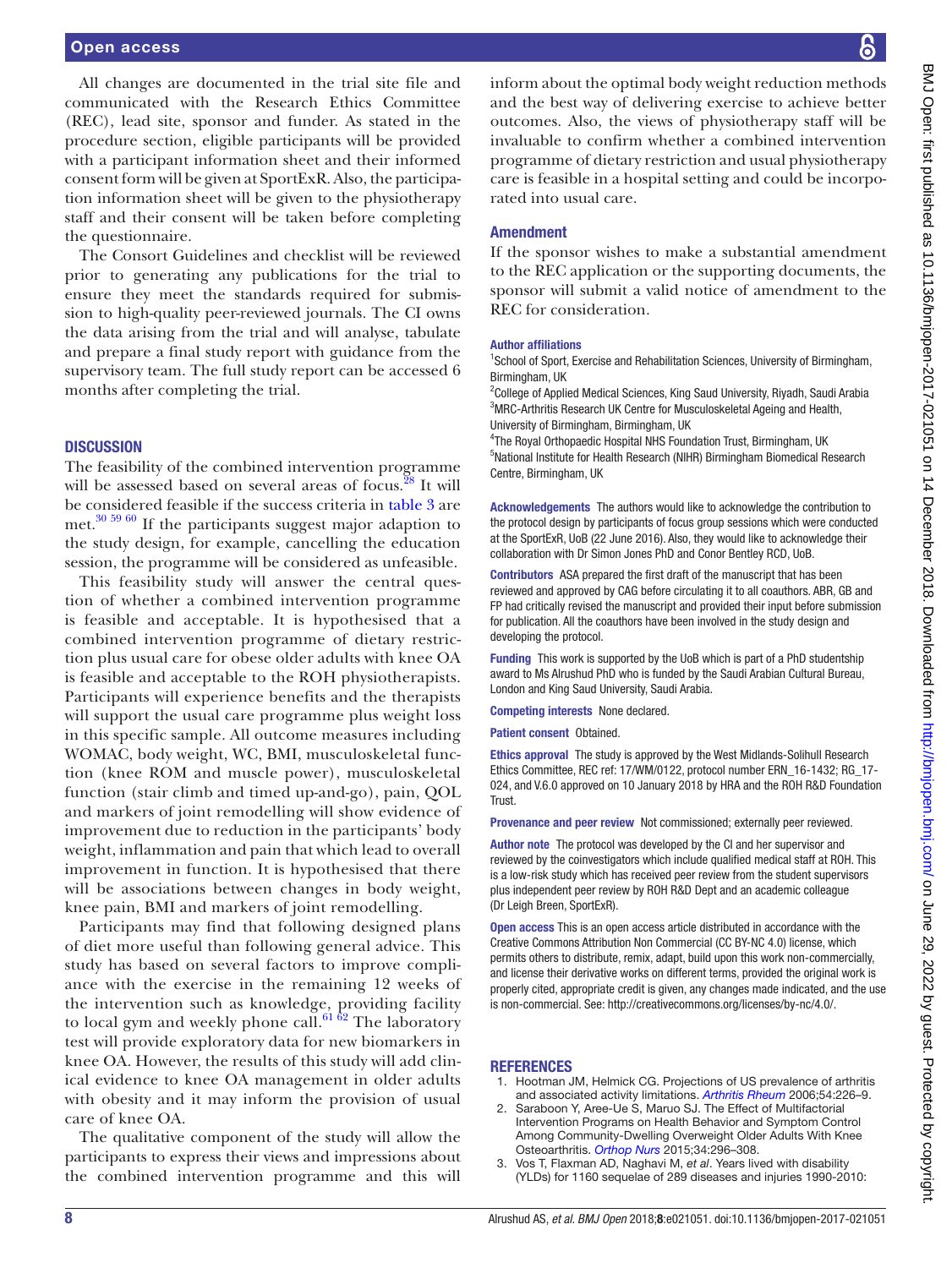a systematic analysis for the Global Burden of Disease Study 2010. *[Lancet](http://dx.doi.org/10.1016/S0140-6736(12)61729-2)* 2012;380:2163–96.

- <span id="page-8-0"></span>4. Arthritis Research UK. Osteoarthritis in general practice, data and perspectives (online). 2013 [http://www.arthritisresearchuk.](http://www.arthritisresearchuk.org/policyand-public-affairs/reports-and-resources/reports.aspx) [org/policyand-public-affairs/reports-and-resources/reports.aspx](http://www.arthritisresearchuk.org/policyand-public-affairs/reports-and-resources/reports.aspx)  (accessed Jul 2017).
- <span id="page-8-1"></span>5. Frioui Mahmoudi S, Toulgui E, Ben Jeddou K, *et al*. Quality of life for patient with knee osteoarthritis. *[Ann Phys Rehabil Med](http://dx.doi.org/10.1016/j.rehab.2016.07.354)* 2016;59:e158–9.
- <span id="page-8-2"></span>6. Janssen I, Mark AE. Separate and combined influence of body mass index and waist circumference on arthritis and knee osteoarthritis. *[Int](http://dx.doi.org/10.1038/sj.ijo.0803287)  [J Obes](http://dx.doi.org/10.1038/sj.ijo.0803287)* 2006;30:1223–8.
- <span id="page-8-3"></span>7. Lementowski PW, Zelicof SB. Obesity and osteoarthritis. *[Am J](http://www.ncbi.nlm.nih.gov/pubmed/18438470)  [Orthop](http://www.ncbi.nlm.nih.gov/pubmed/18438470)* 2008;37:148–51.
- 8. Batsis JA, Zbehlik AJ, Barre LK, *et al*. The impact of waist circumference on function and physical activity in older adults: longitudinal observational data from the osteoarthritis initiative. *[Nutr](http://dx.doi.org/10.1186/1475-2891-13-81)  [J](http://dx.doi.org/10.1186/1475-2891-13-81)* 2014;13:81.
- 9. Silverwood V, Blagojevic-Bucknall M, Jinks C, *et al*. Current evidence on risk factors for knee osteoarthritis in older adults: a systematic review and meta-analysis. *[Osteoarthritis Cartilage](http://dx.doi.org/10.1016/j.joca.2014.11.019)* 2015;23:507–15.
- 10. Loeser RF, Collins JA, Diekman BO. Ageing and the pathogenesis of osteoarthritis. *[Nat Rev Rheumatol](http://dx.doi.org/10.1038/nrrheum.2016.65)* 2016;12:412–20.
- <span id="page-8-4"></span>11. National Institutes of Health. Clinical guidelines on the identification, evaluation, and treatment of overweight and obesity in adults- -the evidence report. National Institutes of Health. *[Obes Res](http://www.ncbi.nlm.nih.gov/pubmed/9813653)* 1998;6(Suppl 2):51S–209.
- 12. World Health Organization. Obesity: preventing and managing the global epidemic (online). 2000 [file:///C:/Users/asa314/Downloads/](file:///C:/Users/asa314/Downloads/WHO_TRS_894%20(2).pdf) [WHO\\_TRS\\_894%20\(2\).pdf](file:///C:/Users/asa314/Downloads/WHO_TRS_894%20(2).pdf) (accessed Jul 2017).
- <span id="page-8-5"></span>13. Riddle DL, Stratford PW. Body weight changes and corresponding changes in pain and function in persons with symptomatic knee osteoarthritis: a cohort study. *[Arthritis Care Res](http://dx.doi.org/10.1002/acr.21692)* 2013;65:15–22.
- <span id="page-8-6"></span>14. Christensen R, Astrup A, Bliddal H. Weight loss: the treatment of choice for knee osteoarthritis? A randomized trial. *[Osteoarthritis](http://dx.doi.org/10.1016/j.joca.2004.10.008)  [Cartilage](http://dx.doi.org/10.1016/j.joca.2004.10.008)* 2005;13:20–7.
- <span id="page-8-7"></span>15. Christensen R, Bartels EM, Astrup A, *et al*. Effect of weight reduction in obese patients diagnosed with knee osteoarthritis: a systematic review and meta-analysis. *[Ann Rheum Dis](http://dx.doi.org/10.1136/ard.2006.065904)* 2007;66:433–9.
- <span id="page-8-8"></span>16. Fernandes L, Hagen KB, Bijlsma JW, *et al*. EULAR recommendations for the non-pharmacological core management of hip and knee osteoarthritis. *[Ann Rheum Dis](http://dx.doi.org/10.1136/annrheumdis-2012-202745)* 2013;72:1125–35.
- 17. McAlindon TE, Bannuru RR, Sullivan MC, *et al*. OARSI guidelines for the non-surgical management of knee osteoarthritis. *[Osteoarthritis](http://dx.doi.org/10.1016/j.joca.2014.01.003)  [Cartilage](http://dx.doi.org/10.1016/j.joca.2014.01.003)* 2014;22:363–88.
- <span id="page-8-9"></span>18. Castrogiovanni P, Musumeci G. Which is the best physical treatment for osteoarthritis? *[J Funct Morphol Kinesiol](http://dx.doi.org/10.3390/jfmk1010054)* 2016;1:54–68.
- <span id="page-8-10"></span>19. Abbott JH, Robertson MC, Chapple C, *et al*. MOA Trial team. Manual therapy, exercise therapy, or both, in addition to usual care, for osteoarthritis of the hip or knee: a randomized controlled trial. 1: clinical effectiveness. *[Osteoarthritis Cartilage](http://dx.doi.org/10.1016/j.joca.2012.12.014)* 2013;21:525–34.
- <span id="page-8-11"></span>20. Foster NE, Healey EL, Holden MA, *et al*. BEEP trial team. A multicentre, pragmatic, parallel group, randomised controlled trial to compare the clinical and cost-effectiveness of three physiotherapyled exercise interventions for knee osteoarthritis in older adults: the BEEP trial protocol (ISRCTN: 93634563). *[BMC Musculoskelet Disord](http://dx.doi.org/10.1186/1471-2474-15-254)* 2014;15:254.
- <span id="page-8-12"></span>21 Foster NE, Nicholls E, Holden MA, *et al*. Improving the effectiveness of exercise therapy for older adults with knee pain: a pragmatic randomized controlled trial. *Rheumatology* 2015;54(Suppl 1):i40.
- <span id="page-8-13"></span>22. Roddy E, Zhang W, Doherty M. Aerobic walking or strengthening exercise for osteoarthritis of the knee? A systematic review. *[Ann](http://dx.doi.org/10.1136/ard.2004.028746)  [Rheum Dis](http://dx.doi.org/10.1136/ard.2004.028746)* 2005;64:544–8.
- <span id="page-8-14"></span>23. Messier SP, Loeser RF, Mitchell MN, *et al*. Exercise and weight loss in obese older adults with knee osteoarthritis: a preliminary study. *[J Am](http://dx.doi.org/10.1111/j.1532-5415.2000.tb04781.x)  [Geriatr Soc](http://dx.doi.org/10.1111/j.1532-5415.2000.tb04781.x)* 2000;48:1062–72.
- <span id="page-8-16"></span>24. Messier SP, Loeser RF, Miller GD, *et al*. Exercise and dietary weight loss in overweight and obese older adults with knee osteoarthritis: the arthritis, diet, and activity promotion trial. *[Arthritis Rheum](http://dx.doi.org/10.1002/art.20256)* 2004;50:1501–10.
- <span id="page-8-17"></span>25. Messier SP, Mihalko SL, Legault C, *et al*. Effects of intensive diet and exercise on knee joint loads, inflammation, and clinical outcomes among overweight and obese adults with knee osteoarthritis: the IDEA randomized clinical trial. *[JAMA](http://dx.doi.org/10.1001/jama.2013.277669)* 2013;310:1263–73.
- 26. Skou ST, Rasmussen S, Laursen MB, *et al*. The efficacy of 12 weeks non-surgical treatment for patients not eligible for total knee replacement: a randomized controlled trial with 1-year follow-up. *[Osteoarthritis Cartilage](http://dx.doi.org/10.1016/j.joca.2015.04.021)* 2015;23:1465–75.
- <span id="page-8-15"></span>27. Alrushud AS, Rushton AB, Kanavaki AM, *et al*. Effect of physical activity and dietary restriction interventions on weight loss and the musculoskeletal function of overweight and obese older adults with

knee osteoarthritis: a systematic review and mixed method data synthesis. *[BMJ Open](http://dx.doi.org/10.1136/bmjopen-2016-014537)* 2017;7:e014537.

Open access

- <span id="page-8-18"></span>28. Martin LR, Williams SL, Haskard KB, *et al*. The challenge of patient adherence. *[Ther Clin Risk Manag](http://www.ncbi.nlm.nih.gov/pubmed/18360559)* 2005;1:189.
- <span id="page-8-35"></span>29. Persch AC, Page SJ. Protocol development, treatment fidelity, adherence to treatment, and quality control. *[Am J Occup Ther](http://dx.doi.org/10.5014/ajot.2013.006213)* 2013;67:146–53.
- <span id="page-8-34"></span>30. Blekken LE, Nakrem S, Gjeilo KH, *et al*. Feasibility, acceptability, and adherence of two educational programs for care staff concerning nursing home patients' fecal incontinence: a pilot study preceding a cluster-randomized controlled trial. *[Implement Sci](http://dx.doi.org/10.1186/s13012-015-0263-8)* 2015;10:72.
- 31. Gibbs JC, McArthur C, Milligan J, *et al*. Measuring the implementation of a group-based Lifestyle-integrated Functional Exercise (Mi-LiFE) intervention delivered in primary care for older adults aged 75 years or older: a pilot feasibility study protocol. *[Pilot](http://dx.doi.org/10.1186/s40814-015-0016-0)  [Feasibility Stud](http://dx.doi.org/10.1186/s40814-015-0016-0)* 2015;1:20.
- <span id="page-8-19"></span>32. Devos-Comby L, Cronan T, Roesch SC. Do exercise and selfmanagement interventions benefit patients with osteoarthritis of the knee? A metaanalytic review. *[J Rheumatol](http://www.ncbi.nlm.nih.gov/pubmed/16583478)* 2006;33:744–56.
- 33. Ryan P, Sawin KJ. The individual and family self-management theory: background and perspectives on context, process, and outcomes. *[Nurs Outlook](http://dx.doi.org/10.1016/j.outlook.2008.10.004)* 2009;57:217–25.
- 34. Nilsen P. Making sense of implementation theories, models and frameworks. *[Implement Sci](http://dx.doi.org/10.1186/s13012-015-0242-0)* 2015;10:53.
- <span id="page-8-20"></span>35. Allegrante JP, Kovar PA, MacKenzie CR, *et al*. A walking education program for patients with osteoarthritis of the knee: theory and intervention strategies. *[Health Educ Q](http://dx.doi.org/10.1177/109019819302000107)* 1993;20:63–81.
- <span id="page-8-21"></span>36. Michie S. Designing and implementing behaviour change interventions to improve population health. *[J Health Serv Res Policy](http://dx.doi.org/10.1258/jhsrp.2008.008014)* 2008;13:64–9.
- <span id="page-8-22"></span>37. Cartwright D, Zander A. *Group dynamics: research and theory*. New York: Harper and Row, 1960.
- <span id="page-8-23"></span>38. National Institute for Health and Clinical Excellence. Osteoarthritis: care and management (online). 2014 [http://guidance.nice.org.uk/](http://guidance.nice.org.uk/CG177) [CG177](http://guidance.nice.org.uk/CG177) (accessed Jan 2017).
- <span id="page-8-24"></span>39. Bowen DJ, Kreuter M, Spring B, *et al*. How we design feasibility studies. *[Am J Prev Med](http://dx.doi.org/10.1016/j.amepre.2009.02.002)* 2009;36:452–7.
- <span id="page-8-32"></span>40. Kitzinger J. Qualitative research. Introducing focus groups. *[BMJ](http://dx.doi.org/10.1136/bmj.311.7000.299)* 1995;311:299–302.
- 41. Rabiee F. Focus-group interview and data analysis. *[Proc Nutr Soc](http://dx.doi.org/10.1079/PNS2004399)* 2004;63:655–60.
- 42. Tickle-Degnen L. Nuts and bolts of conducting feasibility studies. *[Am](http://dx.doi.org/10.5014/ajot.2013.006270)  [J Occup Ther](http://dx.doi.org/10.5014/ajot.2013.006270)* 2013;67:171–6.
- 43. Rushton A, Heneghan NR, Heap A, *et al*. Patient and physiotherapist perceptions of rehabilitation following primary lumbar discectomy: a qualitative focus group study embedded within an external pilot and feasibility trial. *[BMJ Open](http://dx.doi.org/10.1136/bmjopen-2017-015878)* 2017;7:e015878.
- <span id="page-8-25"></span>44. Berry PA, Jones SW, Cicuttini FM, *et al*. Temporal relationship between serum adipokines, biomarkers of bone and cartilage turnover, and cartilage volume loss in a population with clinical knee osteoarthritis. *[Arthritis Rheum](http://dx.doi.org/10.1002/art.30182)* 2011;63:700–7.
- <span id="page-8-26"></span>45. Dobson F, Hinman RS, Roos EM, *et al*. OARSI recommended performance-based tests to assess physical function in people diagnosed with hip or knee osteoarthritis. *[Osteoarthritis Cartilage](http://dx.doi.org/10.1016/j.joca.2013.05.002)* 2013;21:1042–52.
- <span id="page-8-27"></span>46. Thiese MS. Observational and interventional study design types; an overview. *[Biochem Med](http://dx.doi.org/10.11613/BM.2014.022)* 2014;24:199–210.
- <span id="page-8-28"></span>47. Lancaster GA, Dodd S, Williamson PR. Design and analysis of pilot studies: recommendations for good practice. *[J Eval Clin Pract](http://dx.doi.org/10.1111/j.2002.384.doc.x)* 2004;10:307–12.
- 48. Billingham SA, Whitehead AL, Julious SA. An audit of sample sizes for pilot and feasibility trials being undertaken in the United Kingdom registered in the United Kingdom Clinical Research Network database. *[BMC Med Res Methodol](http://dx.doi.org/10.1186/1471-2288-13-104)* 2013;13:104.
- <span id="page-8-29"></span>49. Julious SA. Sample size of 12 per group rule of thumb for a pilot study. *[Pharm Stat](http://dx.doi.org/10.1002/pst.185)* 2005;4:287–91.
- 50. Sim J, Lewis M. The size of a pilot study for a clinical trial should be calculated in relation to considerations of precision and efficiency. *[J](http://dx.doi.org/10.1016/j.jclinepi.2011.07.011)  [Clin Epidemiol](http://dx.doi.org/10.1016/j.jclinepi.2011.07.011)* 2012;65:301–8.
- <span id="page-8-30"></span>51. National Institute for Health Research. Justifying sample size for a feasibility study (online). [https://www.rds-london.nihr.ac.uk/](https://www.rds-london.nihr.ac.uk/RDSLondon/media/RDSContent/files/PDFs/Justifying-Sample-Size-for-a-Feasibility-Study_1.pdf) [RDSLondon/media/RDSContent/files/PDFs/Justifying-Sample-Size](https://www.rds-london.nihr.ac.uk/RDSLondon/media/RDSContent/files/PDFs/Justifying-Sample-Size-for-a-Feasibility-Study_1.pdf)[for-a-Feasibility-Study\\_1.pdf](https://www.rds-london.nihr.ac.uk/RDSLondon/media/RDSContent/files/PDFs/Justifying-Sample-Size-for-a-Feasibility-Study_1.pdf) (accessed May 2018).
- <span id="page-8-31"></span>52. Eldridge SM, Chan CL, Campbell MJ, *et al*. CONSORT 2010 statement: extension to randomised pilot and feasibility trials. *[Pilot](http://dx.doi.org/10.1186/s40814-016-0105-8)  [Feasibility Stud](http://dx.doi.org/10.1186/s40814-016-0105-8)* 2016;2:64.
- <span id="page-8-33"></span>53. Magana A. Variety in qualitative inquiry: theoretical orientations. *Patton, MQ Qualitative research and evaluation methods* 2002:75–143.